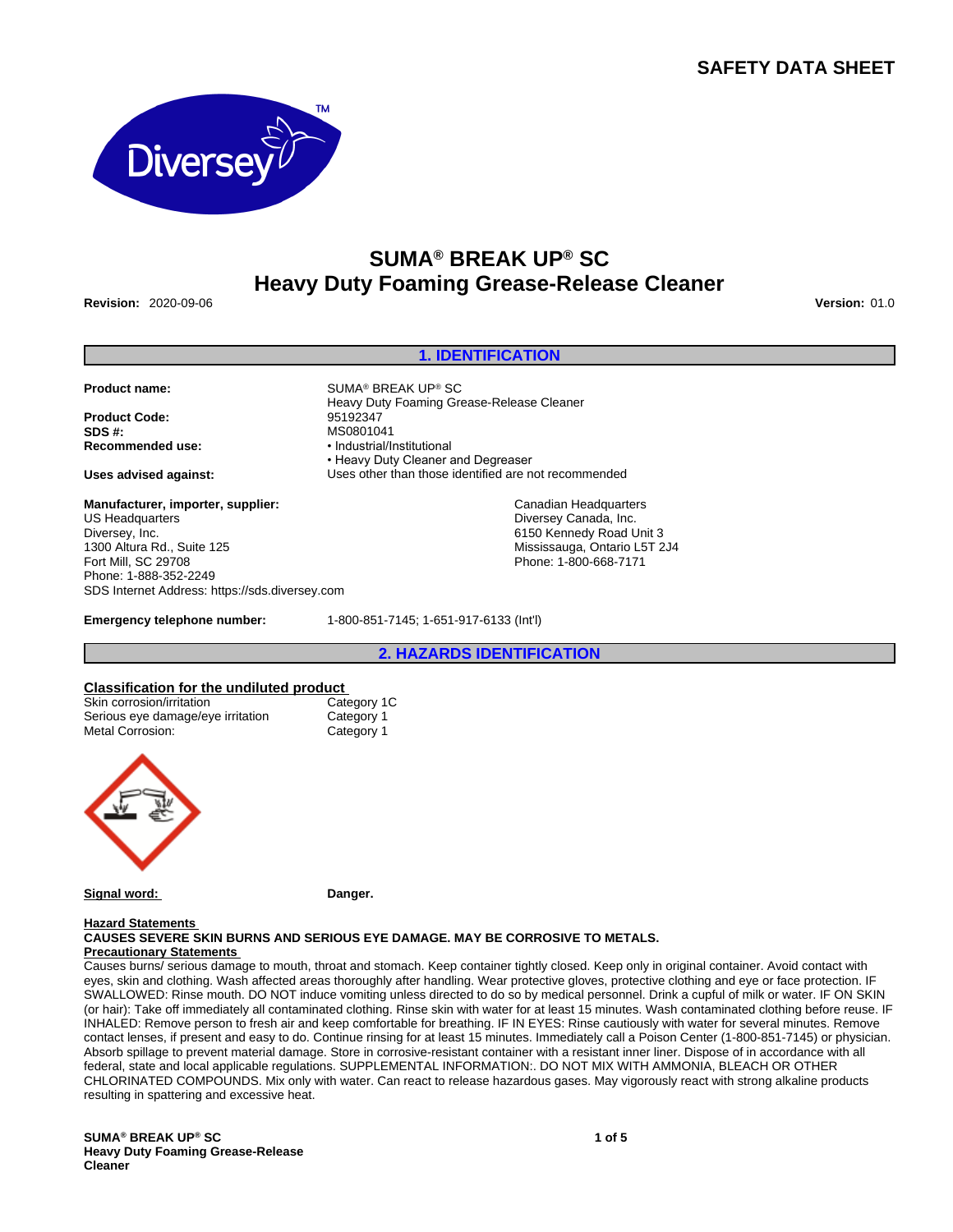### **Classification for the diluted product** @ 1:60

This product, when diluted as stated on the label, is not classified as hazardous according to OSHA 29CFR 1910.1200 (HazCom 2012-GHS) and Canadian Hazardous Products Regulations (HPR) (WHMIS 2015-GHS).

#### **Hazard and Precautionary Statements**

None required.

# **3. COMPOSITION/INFORMATION ON INGREDIENTS**

### **Classified Ingredients**

| Ingredient(s)                      | CAS#       | Weight %      |
|------------------------------------|------------|---------------|
| Alcohol, C9-C11, ethoxylated       | 68439-46-3 | $3 - 7%$      |
| Cocamidopropyl betaine             | 61789-40-0 | $3 - 7%$      |
| Lauryl dimethyl amine oxide        | 1643-20-5  | $1 - 5%$      |
| Disodium metasilicate pentahydrate | 10213-79-3 | $1 - 5%$      |
| Potassium hydroxide                | 1310-58-3  | $1 - 5%$      |
| Sodium chloride                    | 7647-14-5  | $0.5 - 1.5%$  |
| Potassium Citrate                  | 866-84-2   | $> 0.1 - 1\%$ |
| Amine, Coco alkyldimethyl, N-oxide | 61788-90-7 | $> 0.1 - 1\%$ |

# **4. FIRST AID MEASURES**

#### **Undiluted Product:**

**Eyes:** IF IN EYES: Rinse cautiously with water for several minutes. Remove contact lenses, if present and easy to do. Continue rinsing for at least 15 minutes.

**Skin:** IF ON SKIN (or hair): Take off immediately all contaminated clothing. Rinse skin with water for at least 15 minutes.

**Inhalation:** IF INHALED: Remove person to fresh air and keep comfortable for breathing.

**Ingestion:** IF SWALLOWED: Rinse mouth. DO NOT induce vomiting unless directed to do so by medical personnel. Drink a cupful of milk or water.

**Most Important Symptoms/Effects:** No information available. **Immediate medical attention and special treatment needed** Not applicable.

# **Diluted Product:**

**Eyes:** Rinse with plenty of water. **Skin:** No specific first aid measures are required **Inhalation:** No specific first aid measures are required **Ingestion:** IF SWALLOWED: Call a Poison Center (1-800-851-7145) or doctor/physician if you feel unwell.

### **5. FIRE-FIGHTING MEASURES**

**Specific methods:** No special methods required

**Suitable extinguishing media:** The product is not flammable. Extinguish fire using agent suitable for surrounding fire. **Specific hazards: Corrosive material (See sections 8 and 10).** Corrosive material (See sections 8 and 10).

**Special protective equipment for firefighters:** As in any fire, wear self-contained breathing apparatus pressure-demand, MSHA/NIOSH (approved or equivalent) and full protective gear.

**Extinguishing media which must not be used for safety reasons:** No information available.

# **6. ACCIDENTAL RELEASE MEASURES**

**Environmental precautions and clean-up methods:** 

**Personal precautions:** Put on appropriate personal protective equipment (see Section 8.). Clean-up methods - large spillage. Absorb spill with inert material (e.g. dry sand or earth), then place in a chemical waste container. Use a water rinse for final clean-up.

# **7. HANDLING AND STORAGE**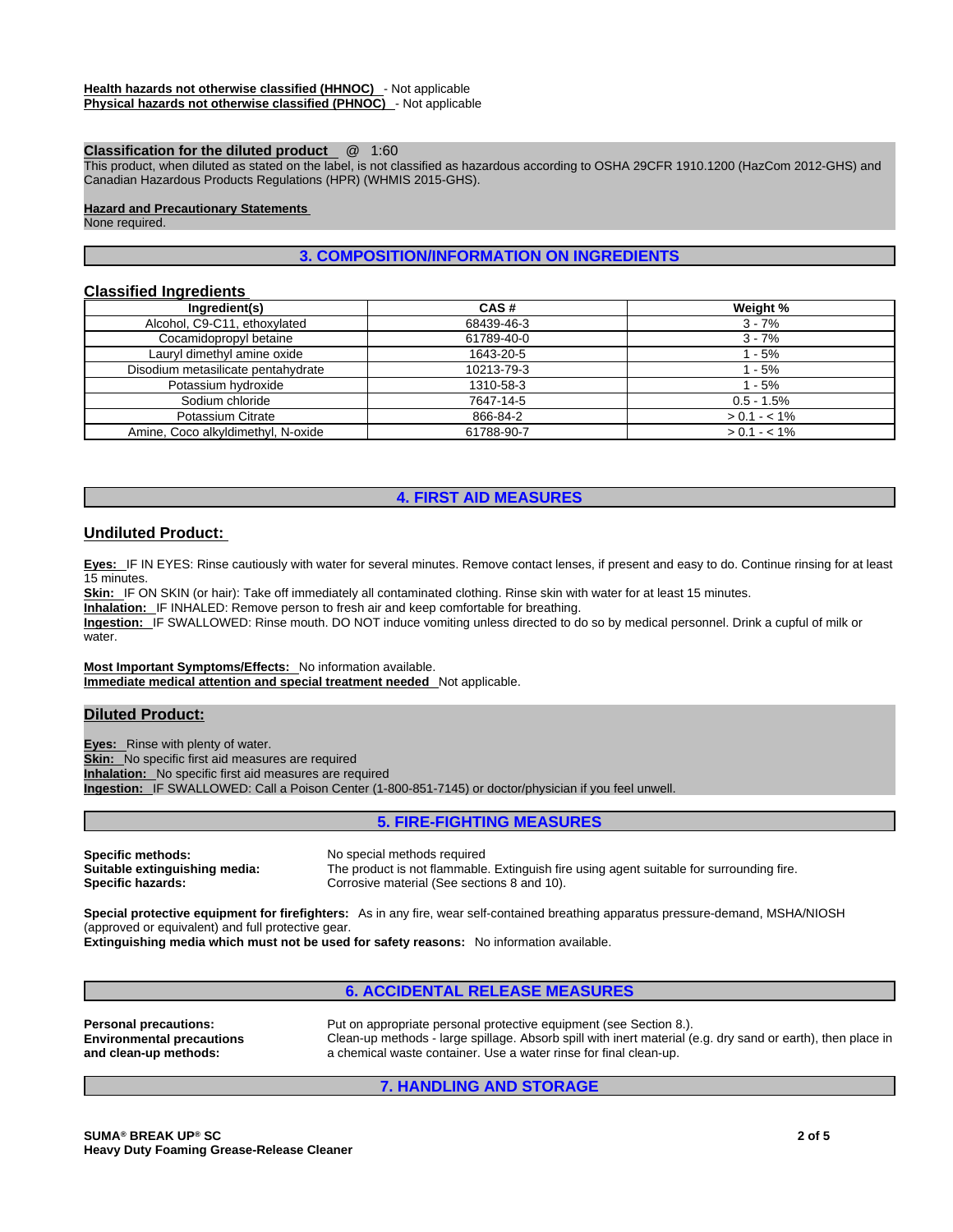**Handling:** Can react to release hazardous gases. May vigorously react with acids resulting in spattering and excessive heat. Do not mix with other products or chemicals except as directed on the label. Mix only with water. Avoid contact with skin, eyes and clothing. Wash thoroughly after handling. Do not taste or swallow. Product residue may remain on/in empty containers. All precautions for handling the product must be used in handling the empty container and residue. Avoid breathing vapors or mists. Use only with adequate ventilation. Remove and wash contaminated clothing and footwear before re-use. Absorb spillage to prevent material damage. FOR COMMERCIAL AND INDUSTRIAL USE ONLY. **Storage:** Store in corrosive-resistant container with a resistant inner liner.

**Aerosol Level (if applicable) :** Not applicable.

# **8. EXPOSURE CONTROLS / PERSONAL PROTECTION**

#### **Exposure Guidelines:** .

| Ingredient(s<br>nus                             | <br>Ó<br>u Aji               | <b>CGIH</b><br>. .                                              | A A H<br>וחכ |
|-------------------------------------------------|------------------------------|-----------------------------------------------------------------|--------------|
| hydroxide<br>പ~<br><b>SSIUM</b><br>ח מי<br>υια: | $-2$<br>.01.<br>. ს-58-<br>◡ | <br>$\overline{\phantom{0}}$<br>m <sub>0</sub><br>`eılıng,<br>∼ |              |

#### **Undiluted Product:**

**Engineering measures to reduce exposure:**

Good general ventilation should be sufficient to control airborne levels. Respiratory protection is not required if good ventilation is maintained.

#### **Personal Protective Equipment**

It is the responsibility of the employer to determine the potential risk of exposure to hazardous chemicals for employees in the workplace in order to determine the necessity, selection, and use of personal protective equipment.

| Eye protection:                | Chemical-splash goggles.                                               |
|--------------------------------|------------------------------------------------------------------------|
| Hand protection:               | Chemical-resistant gloves.                                             |
| Skin and body protection:      | Protective footwear. Wear suitable protective clothing.                |
| <b>Respiratory protection:</b> | No personal protective equipment required under normal use conditions. |
| Hygiene measures:              | Handle in accordance with good industrial hygiene and safety practice. |

#### **Diluted Product:**

**Engineering measures to reduce exposure:** Good general ventilation should be sufficient to control airborne levels.

#### **Personal Protective Equipment**

**Eye protection:** No personal protective equipment required under normal use conditions. **Hand protection:** No personal protective equipment required under normal use conditions. **Skin and body protection:** No personal protective equipment required under normal use conditions. **Respiratory protection:** No personal protective equipment required under normal use conditions. **Hygiene measures:** Handle in accordance with good industrial hygiene and safety practice.

#### **9. PHYSICAL AND CHEMICAL PROPERTIES**

#### **Explosion limits: - upper:** Not determined **- lower:** Not determined **Physical State:** Liquid **Color:** Clear Pale Yellow **Evaporation Rate:** No information available **Constanting Surfactant Odor:** Surfactant **Odor threshold:** No information available. **Boiling point/range:** Not determined **Melting point/range:** Not determined **Decomposition temperature:** Not determined **Autoignition temperature:** No information available **Solubility:** Completely Soluble **Solubility in other solvents:** No information available **Relative Density (relative to water):** 1.053 **Density: Specific gravity:** 1.053 Kg/L **Vapor density:** No information available **Bulk density:** No information available **Vapor pressure:** No information available. **Flash point (°F):** > 200 °F > 93 °C **Partition coefficient (n-octanol/water):** No information available **Viscosity:** No information available **Elemental Phosphorus:** 0.00 % by wt. **VOC:** 0 % \* **pH:** > 11 **Flammability (Solid or Gas):** Not applicable **Corrosion to metals:** Metal corrosive **Sustained combustion:** Not applicable

**Dilution pH:** ≈ 11.36 **Dilution Flash Point (°F):** > 200 °F > 93.4 °C **VOC % by wt. at use dilution:** 0 %

\* - Title 17, California Code of Regulations, Division 3, Chapter 1, Subchapter 8.5, Article 2, Consumer Products, Sections 94508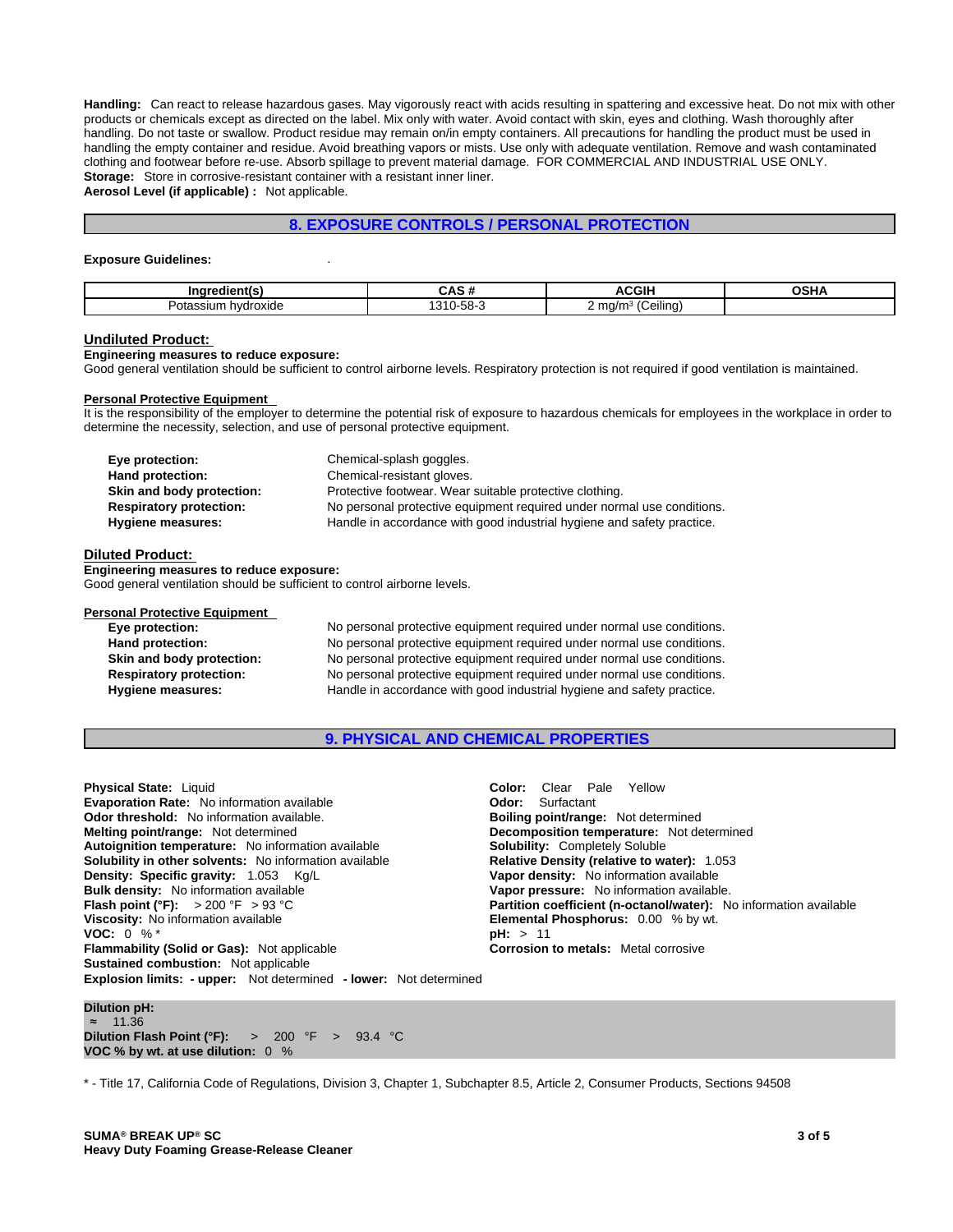# **10. STABILITY AND REACTIVITY**

| <b>Reactivity:</b>                  | Not Applicable                                                                                                |
|-------------------------------------|---------------------------------------------------------------------------------------------------------------|
| Stability:                          | The product is stable                                                                                         |
| Possibility of hazardous reactions: | May vigorously react with acids resulting in spattering and excessive heat.                                   |
| Hazardous decomposition products:   | None reasonably foreseeable.                                                                                  |
| <b>Materials to avoid:</b>          | Acids. Strong acids. Do not mix with any other product or chemical unless specified in the use<br>directions. |
| <b>Conditions to avoid:</b>         | None known.                                                                                                   |
|                                     |                                                                                                               |

# **11. TOXICOLOGICAL INFORMATION**

#### **Information on likely routes of exposure:**

Skin contact, Inhalation, Ingestion, Eye contact

#### **Delayed, immediate, or chronic effects and symptoms from short and long-term exposure**

**Skin contact:** Unlikely to be irritant in normal use.

**Eye contact:** Corrosive. Causes serious eye damage. Symptoms may include pain, burning sensation, redness, watering, blurred vision or loss of vision.

**Ingestion:** Causes burns/ serious damage to mouth, throat and stomach. Symptoms may include stomach pain and nausea. **Inhalation:** May cause irritation and corrosive effects to nose, throat and respiratory tract. Symptoms may include coughing and difficulty breathing.

**Sensitization:** No known effects.

**Target Organs (SE):** None known **Target Organs (RE):** None known

| <b>Numerical measures of toxicity</b> |       |  |
|---------------------------------------|-------|--|
| ATE - Oral (mg/kg):                   | >5000 |  |

**12. ECOLOGICAL INFORMATION**

**Ecotoxicity:** No information available.

**Persistence and Degradability:** No information available.

**Bioaccumulation:** No information available.

# **13. DISPOSAL CONSIDERATIONS**

**Waste from residues / unused products (undiluted product):** This product, as sold, if discarded or disposed, is a hazardous waste according to Federal regulations (40 CFR 261.4 (b)(4)). Under RCRA, it is the responsibility of the user of the product to determine, at the time of disposal, whether the waste solution meets RCRA criteria for hazardous waste. Dispose in compliance with all Federal, state, provincial, and local laws and regulations.

**Waste from residues / unused products (diluted product):** This product, when diluted as stated on this SDS, is not a hazardous waste according to Federal regulations (40 CFR 261.4 (b)(4)). Under RCRA, it is the responsibility of the user of the product to determine, at the time of disposal, whether the waste solution meets RCRA criteria for hazardous waste. Dispose in compliance with all Federal, state, provincial, and local laws and regulations.

**RCRA Hazard Class (undiluted product):** D002 Corrosive Waste **RCRA Hazard Class (diluted product):** Not Regulated **Contaminated Packaging:** Do not re-use empty containers.

**14. TRANSPORT INFORMATION**

**DOT/TDG/IMDG:** The information provided below is the full transportation classification for this product. This description does not account for the package size(s) of this product, that may fall under a quantity exception, according to the applicable transportation regulations. When shipping dangerous goods, please consult with your internal, certified hazardous materials specialist to determine if any exceptions can be applied to your